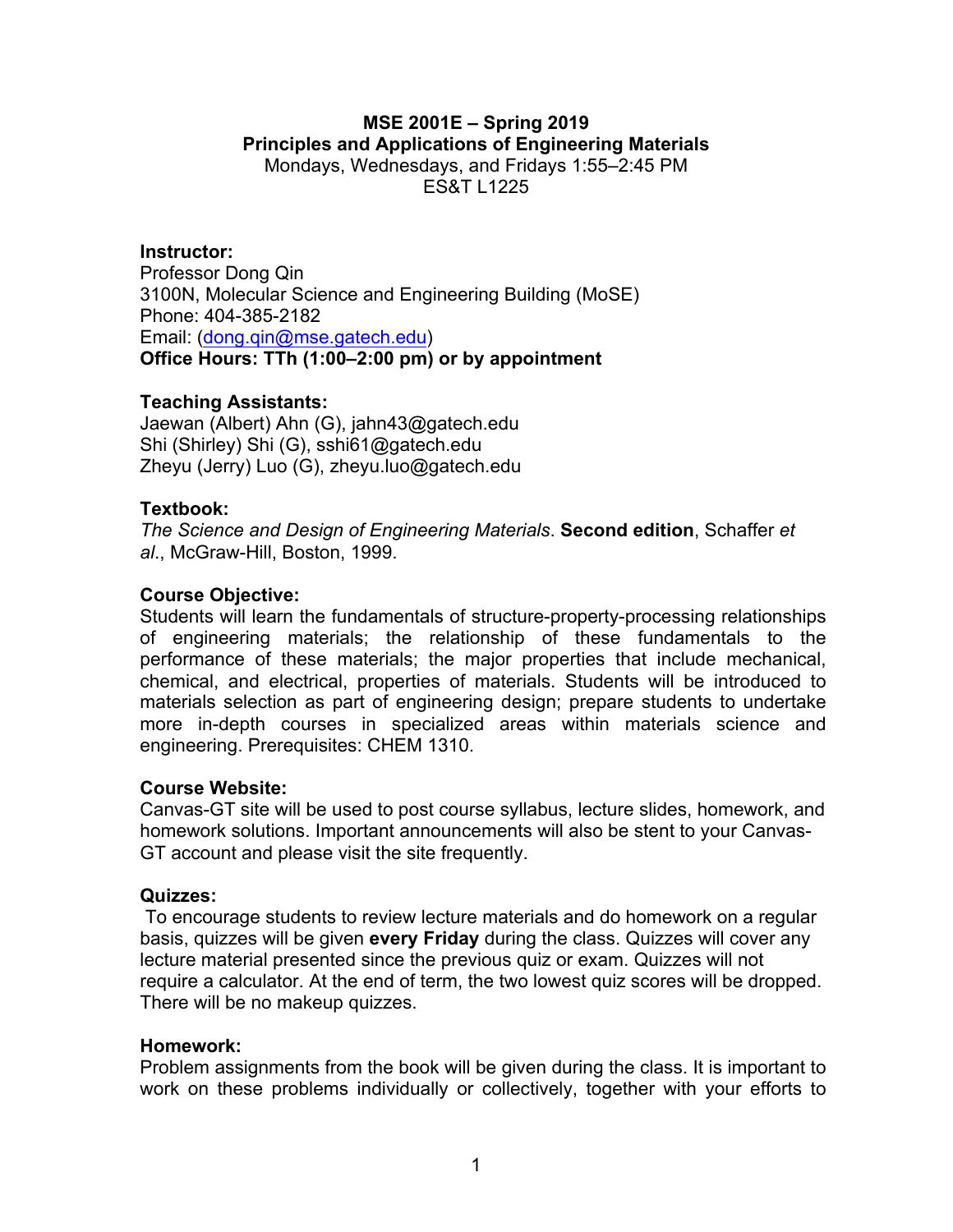solicit support from the instructor and TAs. While homework will not be collected or graded, solutions will become available on Canvas-GT and some selected examples will be discussed in the class.

## **Exams:**

There will be three exams during the semester and a comprehensive final examination. All will be closed book and closed notes. Exams will be based on lecture materials, homework, and textbook reading assignments. If a student has a legitimate conflict, a markup exam must be rescheduled by the student **at least five business days** prior to the examination day. If a student has an emergency on the exam date, please bring a institutional excuse letter or a medical doctor note to verify that the student is not able to be on campus on the specific exam date.

## **Grades:**

Your grade in the course will be determined based on your performance on four written examinations and weekly quizzes. The weights of the examinations are given asfollows: Quizzes (15%); Exam 1, 2, and 3 (20% each); final exam (25%).

## **Pass/Fail:**

Students who are taking the course on a Pass/Fail basis must earn a "C" or better to receive a grade of "P".

## **Midterm Report:**

Midterm grades are posted as "S" or "U" by September 30. A "U" will indicate unsatisfactory performance, *i.e.*, a "D" or "F". The midterm grade will be determined by the grade on the first exam.

## **Attendance Policy:**

Students are encouraged to attend lectures and are responsible for all materials presented during lectures.

## **Academic Integrity:**

Students are encouraged to study together (including working together on the homework assignments). Students are to neither receive nor provide help to others during quizzes and exams.

Any student suspected of academic misconduct will be refereed to the Office of Student Integrity at the Georgia Institute of Technology.